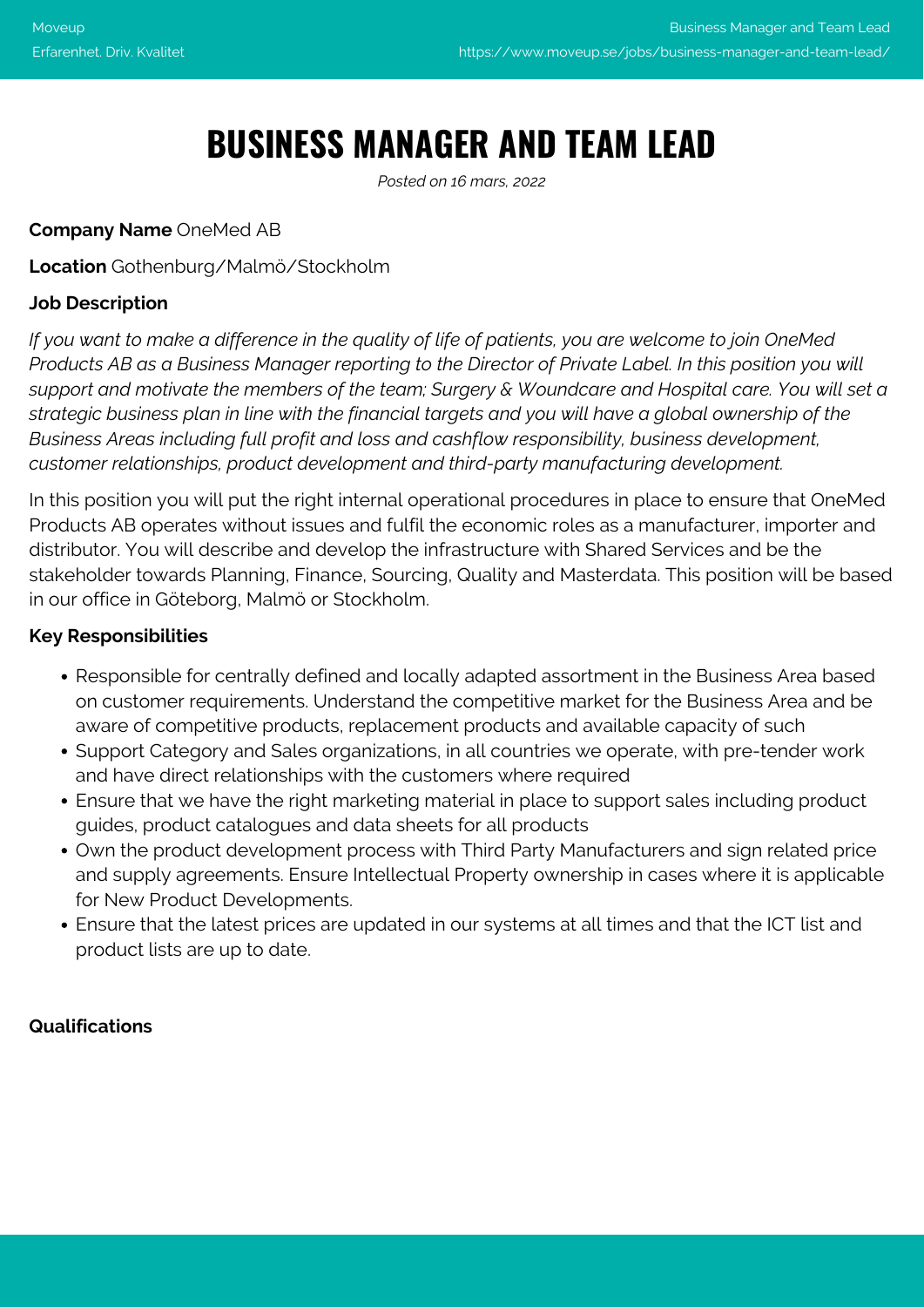- University degree in Economics and Marketing or Logistics and Purchasing
- Relevant work experience in related field of medical devices
- Experience as a manager leading teams
- Experience from an international B2B environment
- Experience from public sector including procurement (LoU) and tenders, and from supplier relations
- Passionate about the category and/or products being accountable and result oriented to deliver growth
- Fluent in Swedish and English, both verbally and in writing

To be successful at OneMed Products AB and this position as a Business Manager you have the ability to understand commercial environments and you have strong analytical skills with a big picture thinking. Most certainly you are self-organized, pro-active and you keep focus and deliver under high pressure. However, maybe the most important, you are an excellent team player and you are being inspired by working across various functions.

#### **What can we offer you?**

We offer you a chance to work in a creative and developing environment with a lot of freedom under responsibility. The role is important for the day-to-day operations of the business and there are many opportunities to develop in an international environment. Our employees are all valuable to us and we strive to have a good mix of people with different backgrounds and experiences, creating a versatile and dynamic workplace.

If you have questions regarding OneMed or this open position, please contact our recruitment partner at Moveup Consulting AB, Ann Rütt at [ann.rutt@moveup.se](mailto:ann.rutt@moveup.se) or 0733 - 44 09 00.

We are looking forward to having your application, CV and Cover letter, sent to [ann.rutt@moveup.se](mailto:ann.rutt@moveup.se)

*By submitting your application you also consent to us storing your personal data, including CV & cover letter and the right to share this information with third parties (our client). You can revoke the consent whenever you want.*

#### **Om företag**

### **About OneMed Products AB**

*OneMed Products develop, produce, and distribute medical products to healthcare providers and patients. Products that make it easier for its customers supplied trough Asker Healthcare group companies, to provide the right care faster, with the right products and for a lower total cost. The company has two business areas "Surgery & Wound and Hospital care" and "Gloves & Protection"*